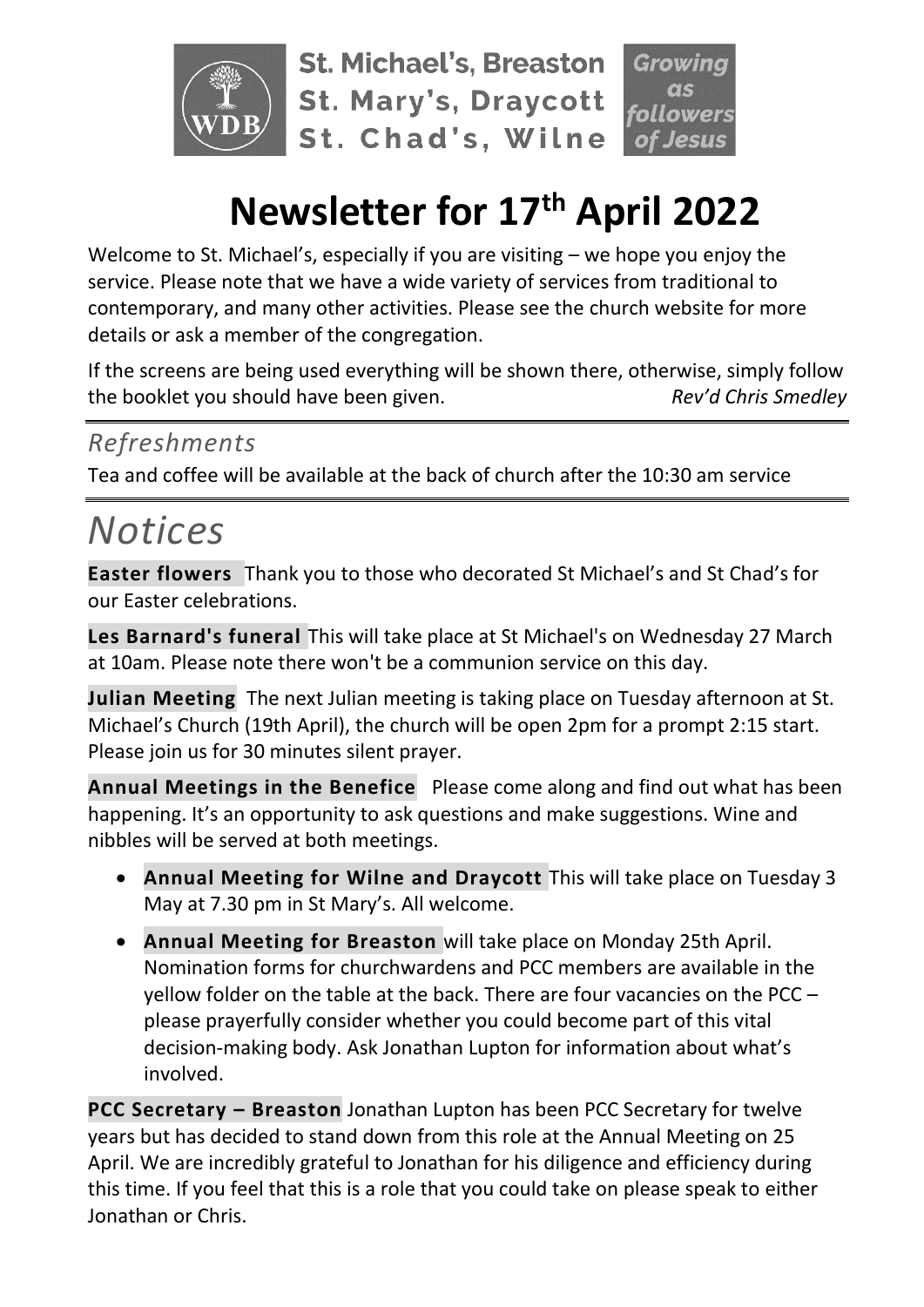**Coffee morning for Ukraine – St. Mary's, Draycott** There will be a coffee morning at St. Mary's Church on Saturday 7th May at 10am – 12pm to raise money for the Disaster Emergency Committee (DEC). There will also be crafts for children.

**Pray for Ukraine** St. Micheal's Church will be open on Thursday and Saturday from 10am –12pm. There is a prayer card available and we encourage you to light a candle.

**St. Michael's - Revision of Church Electoral Roll** Application forms to join the Electoral Roll are available in the yellow folder on the table at the back of church. *Jonathan Lupton*

**Pray for Ukraine** St. Micheal's Church will be open on Thursday and Saturday from 10am –12pm. There is a prayer card available and we encourage you to light a candle.

**Daily Prayer:** We hold a short service of Daily Prayer on our public Facebook page from **Monday to Thursday** only starting at 9:30 am. We are currently using the 'Northumbrian Community Daily Prayer' which is available on the internet. Alternatively, you can purchase the service book. The readings we will be having are as follows:

|      | On Facebook |              |             |             | Not on Facebook |            |
|------|-------------|--------------|-------------|-------------|-----------------|------------|
| w/c  | Mon         | Tue          | Wed         | Thu         | Fri             | Sat        |
| 17th | Acts 2      | Acts 2       | Acts 3      | Acts 3      | Acts 4          | Acts 4     |
| Apr  | $v14 - 32.$ | $v36 - 41$ , | $v1 - 10$ . | $v11$ -end, | $v1 - 12$       | $v13 - 21$ |
|      | Matthew 28  | John 20      | Luke 24     | Luke 24     | John 21         | Mark 16    |
|      | $v8 - 15$   | $v11 - 18$   | $v13 - 35$  | $v35 - 48$  | $v1 - 14$       | $v9 - 15$  |

*All other service details are at the end of the newsletter*

**Men's Danger Club** At last it is Spring so our next event will be outdoors at the Derby Golf Centre Driving Range in Spondon. No golf experience necessary. Certainly not if I'm going! The only costs will be the hire of a golf club (wood-£2.00 or driver- £3.00) and golf balls (30 for £3.00 or 60 for £4.50, which you could share with a friend). We will meet at the Driving Range at 7.15p.m. or as soon as you can, on Friday 22nd. April. Whether you've been before or not but would like to give it a try then you would be most welcome. Please let me know so that I can let the manager know numbers. We will no doubt find a pub to meet in afterwards. Contact me at 01332 874417, [john.judy184@outlook.com](mailto:john.judy184@outlook.com) or see me in church. *John Skinner*

**Tea Tent - Help required** Breaston Churches Together, along with Breaston WI & the Breaston Belles, are running the Tea Tent at the Royal Celebrations on Duffield Close on 2nd May from 12 noon to 5pm. They need help on the day with serving cakes & drinks & also with clearing up at the end of the day. If you are able to help would you please put your name on the sheet at the back of the church. It would also be much appreciated if anyone can help by making cup cakes, scones, tray bakes, tea loaves etc. (Because they are difficult to serve they are not able to deal with gateaux or Victoria Sandwiches). Cakes can be taken to the Tea Tent from 11 am onwards on the day. Many thanks. *Lynda Irwin*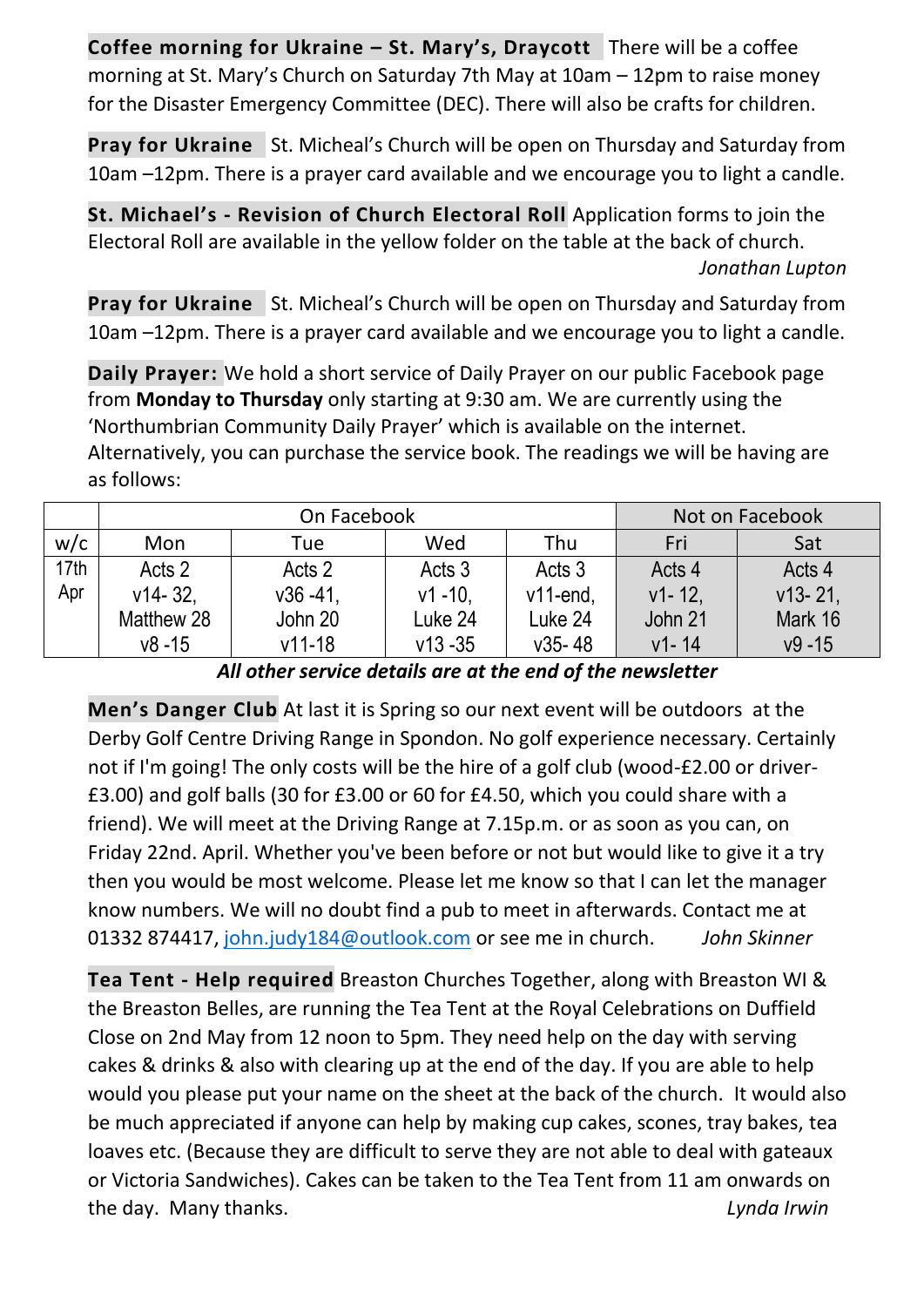**Volunteers needed for Family Messy Church – Draycott** Steve and Jodie are looking for volunteers to help run Messy Church which will take place at Draycott Methodist Church from Thursday 12th May. This will run every second Thursday of the month. Please speak to either Chris, Jodie or Steve for further details.

**Giving Envelopes** Most of our giving at St Michael's is now by direct bank credit or contactless inside the church. The use of cash has reduced hugely in the last 2 years. The cost of buying pre-printed envelopes is now disproportionate to the funds given this way so we are discontinuing buying these. A supply of blank envelopes will be available at the back of the church so you can continue to give in this way if you prefer. Please enter your giving number, seal the envelope and include it in the offertory. If you can switch to cheques, BACS or contactless it would be very much appreciated. As I'm sure you will understand, handling cash, opening envelopes, recording bankings and making weekly trips to the bank is time consuming and less secure than electronic banking. Many thanks for your cooperation *Paul Stuttle*

**Prayer** Please pray for both parishes as we seek to discern God's will moving forward. It still feels that people are in recovery mode from the last two years and lacking energy. Pray that God will help us to be the disciple making churches that he desires.

The Diocesan Vision Prayer is:

'Gracious God, in your mercy and for your glory, renew us, reshape us, revive us – with generous faith, courageous hope and life-giving hope – that, in transformed lives through growing church and building community, we may see your Kingdom come and be good news for all. Amen'.

### *Giving*

We are most grateful for your continued financial support in these challenging times. It really is greatly appreciated!

Please do consider giving by standing order, BACS or cheque if possible. This reduces cash handling and physical journeys to the bank which is much safer for all involved. If you feel able to give a one-off gift or to increase your giving by standing order, that would also be greatly appreciated. Thank you.

Please contact the Treasurer at [treasurer@wdbchurches.org.uk](mailto:treasurer@wdbchurches.org.uk) or the church office at [office@wdbchurches.org.uk](mailto:office@wdbchurches.org.uk) for bank details or Gift Aid forms.

If you have a smartphone, you can also give using your mobile phone by scanning this code for St. Michael's but please be aware that a service charge is deducted by the provider:  $\rightarrow \rightarrow \rightarrow \rightarrow \rightarrow \rightarrow$ 

**Donate while you shop online!** You can now donate to St. Michael's when you shop online, at no extra cost to yourself. It works with Amazon (via Amazon Smile) and a host of other retailers via EasyFundRaising. Details are on the [church website](http://www.stmichaelsbreaston.org.uk/index.php/113-news/236-giving-online). It's very easy to set up. **Why not make your online shopping benefit the church?** Just click the logo  $\rightarrow \rightarrow \rightarrow \rightarrow \rightarrow \rightarrow \rightarrow \rightarrow \rightarrow$ 



*Scan to give online*